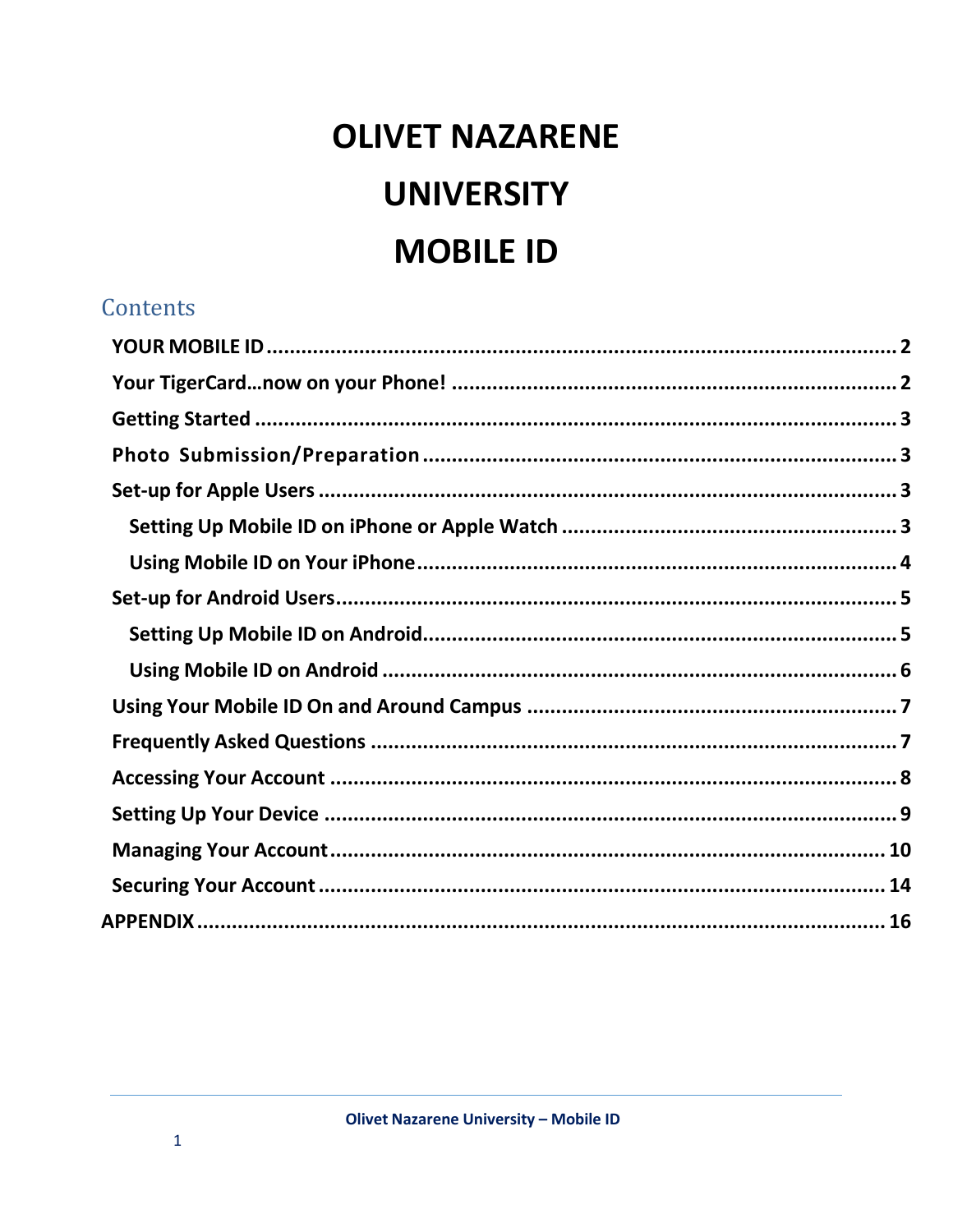## **YOUR MOBILE ID**

## <span id="page-1-1"></span><span id="page-1-0"></span>**Your TigerCard…now on your iPhone, Apple Watch and Android phones!**

The new **TigerCard Mobile ID** is available to all enrolled students and current employees. Tap your iPhone, Apple Watch or Android phone at readers across campus to conveniently access your TigerCard. You will have the choice of receiving a physical card, or, you can get a digital TigerCard on one iPhone and one Apple Watch, or one Android phone. A complete list of services can be found at the end of this document.

| <b>Mobile ID Requirements</b> |                                                                                               |  |
|-------------------------------|-----------------------------------------------------------------------------------------------|--|
| iPhone                        | iPhone SE, iPhone 6, iPhone 6 Plus or later                                                   |  |
|                               | iOS 12 or later                                                                               |  |
| Apple Watch                   | Apple Watch Series 1 or later                                                                 |  |
|                               | Watch OS 5 or later                                                                           |  |
| Apple ID                      | Signed into iCloud. If two devices are used, both must be<br>signed into same iCloud account. |  |
| Android Phone                 | Version 6.0 or later; NFC enabled device capable of<br>supporting Google Pay or Samsung Pay   |  |
| eAccounts Mobile App          | Loaded from Apple App Store or Google Play stores by<br>searching Transact eAccounts          |  |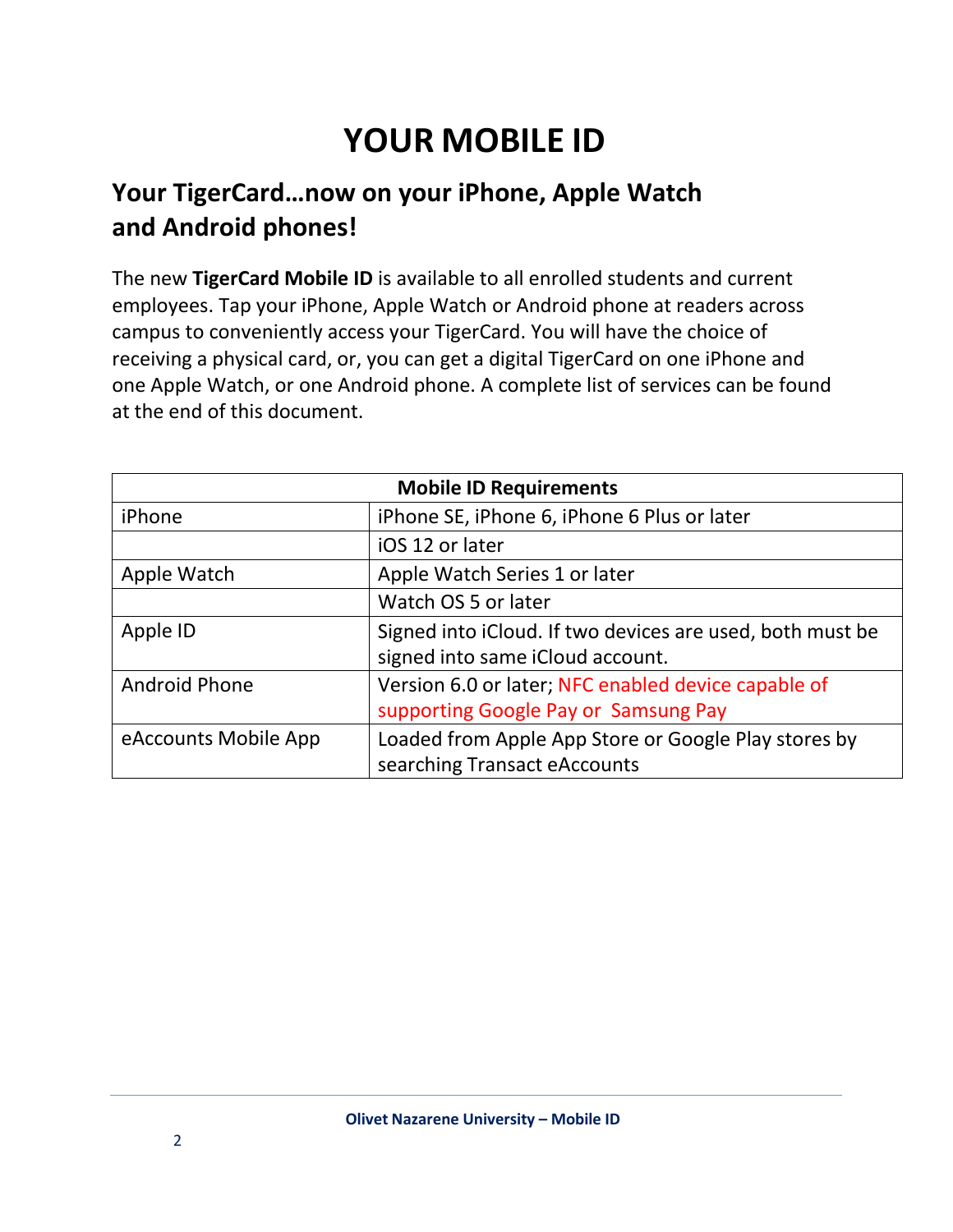## <span id="page-2-0"></span>**Getting Started**

Minimal set up is required to use your Mobile ID. Most users can begin using their TigerCard on their phone in minutes. An approved photo is required and must meet the criteria specified on the upload page.

## <span id="page-2-1"></span>**Photo Submission/Preparation**

- 1. Once you have received your ONUnet credentials, please submit your photo to be displayed on your TigerCard:
	- a) Upload a photo for your TigerCard Mobile ID: This is easiest from the Transact eAccounts app. You can also do this in the browser at olivet.edu/eaccounts. Photos will generally be approved within three business days.
- 2. If you haven't done so already, please set up your MFA methods by going to https://myaccount.microsoft.com/.

## <span id="page-2-3"></span><span id="page-2-2"></span>**Set-up for iPhone and Apple Watch Users**

#### **Setting Up Mobile ID on iPhone or Apple Watch**

- 1. Download the **Transact [eAccounts Mobile a](https://itunes.apple.com/us/app/eaccounts-mobile/id559541502?mt=8)pp** from the **App Store** to your phone.
- 2. Open **Transact eAccounts.** Click through the startup screens and tap **Get Started**.
- 3. Search for **Olivet Nazarene University** and click through to the **TigerCard** login screen.
- 4. Enter your ONUnet credentials to authenticate your device. If you have not set up your credentials, please see 'Photo Submission/Preparation' above.
- 5. Once you have successfully authenticated in eAccounts, click the **Add to Apple Wallet** button to add your TigerCard to Apple Wallet. You can add your student ID to one iPhone and one Apple Watch.
	- a) Click **iPhone** and continue through the prompts (Next, **Agree** to Terms & Conditions).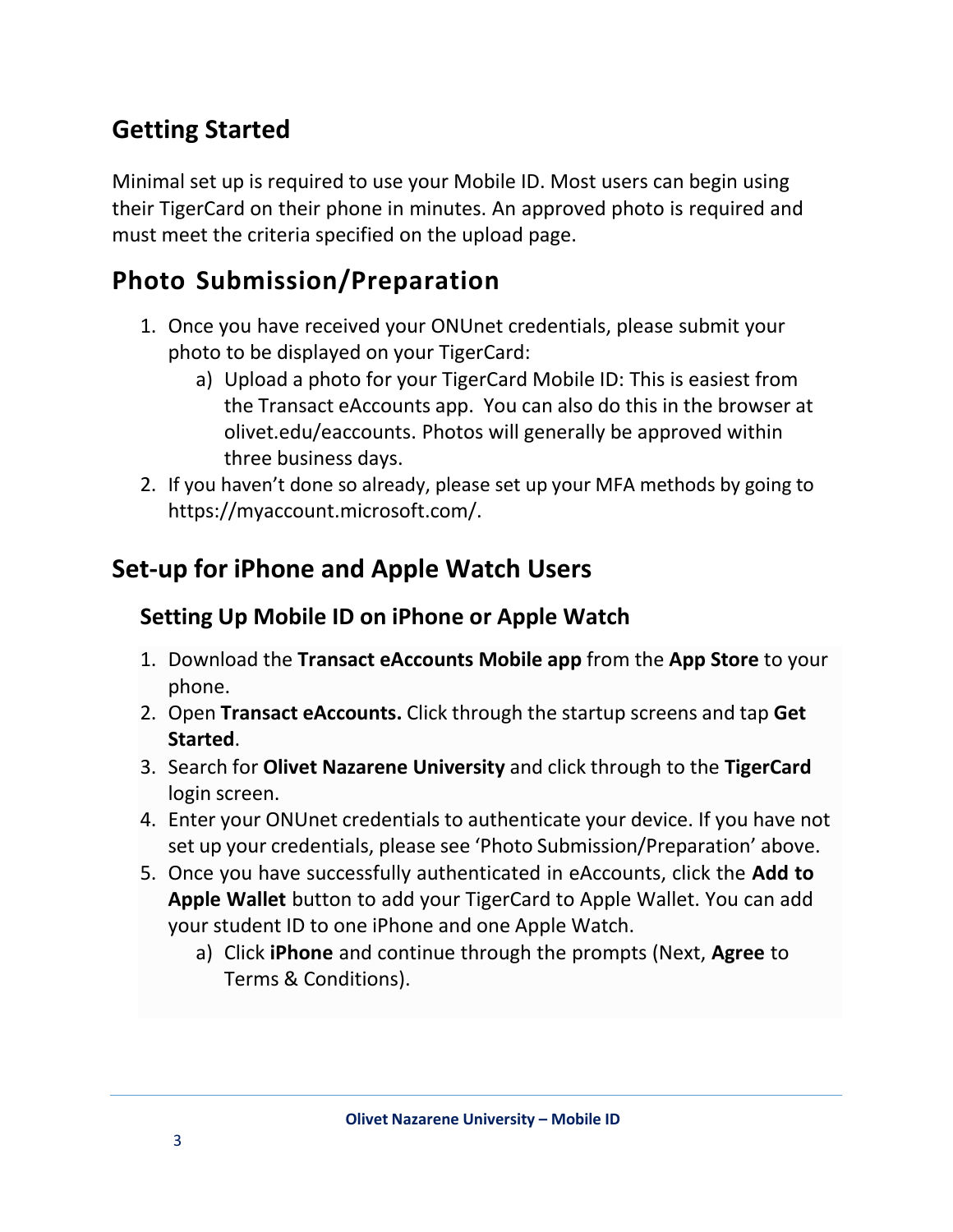- b) When the process is complete, the app will send a notification to verify your TigerCard Mobile ID has been added to Wallet.
- c) Tap **Done** in the upper right corner to return to the Home screen of the app.
- d) You can now add your Apple Watch using the same process.

#### **Adding Your Mobile ID to Apple Wallet on a Second Device**

- 1. Repeat steps 1-5 to login to the **Transact eAccounts Mobile App**.
- 2. Ensure your second device is signed into the same iCloud account as the first device.
- 3. From the Campus ID screen in Transact eAccounts, tap the  $\overline{\omega}$  in the upper right corner of your Transact Mobile Credential display.
- 4. Tap **Add or Remove Campus ID from Wallet**.
- 5. Choose your **second device** to add your Transact Mobile Credential.
- 6. On the **Add Card to Wallet** screen, tap **Next** in the upper right corner.
- 7. Follow the onscreen instructions to complete adding your card.

#### <span id="page-3-0"></span>**Using Mobile ID on Your iPhone**

Your iPhone or Apple Watch must be turned on, but it does not have to be connected to a network. For iPhones 6S, iPhone 6S Plus and later, Express Mode allows you to use your TigerCard without unlocking the device with a passcode, Touch ID, or Face ID. Just tap your device against the reader for your TigerCard to be recognized. On iPhone XS, XS Max, and XR Express Mode with power reserve is available for up to five hours after the device's battery needs to be charged.

On an iPhone 6 and 6 Plus, you can use it by double-clicking the Home button, then tapping your default payment card and selecting your student ID. Rest your finger on Touch ID to authenticate and hold the top of iPhone 6 or 6 Plus near the contactless reader.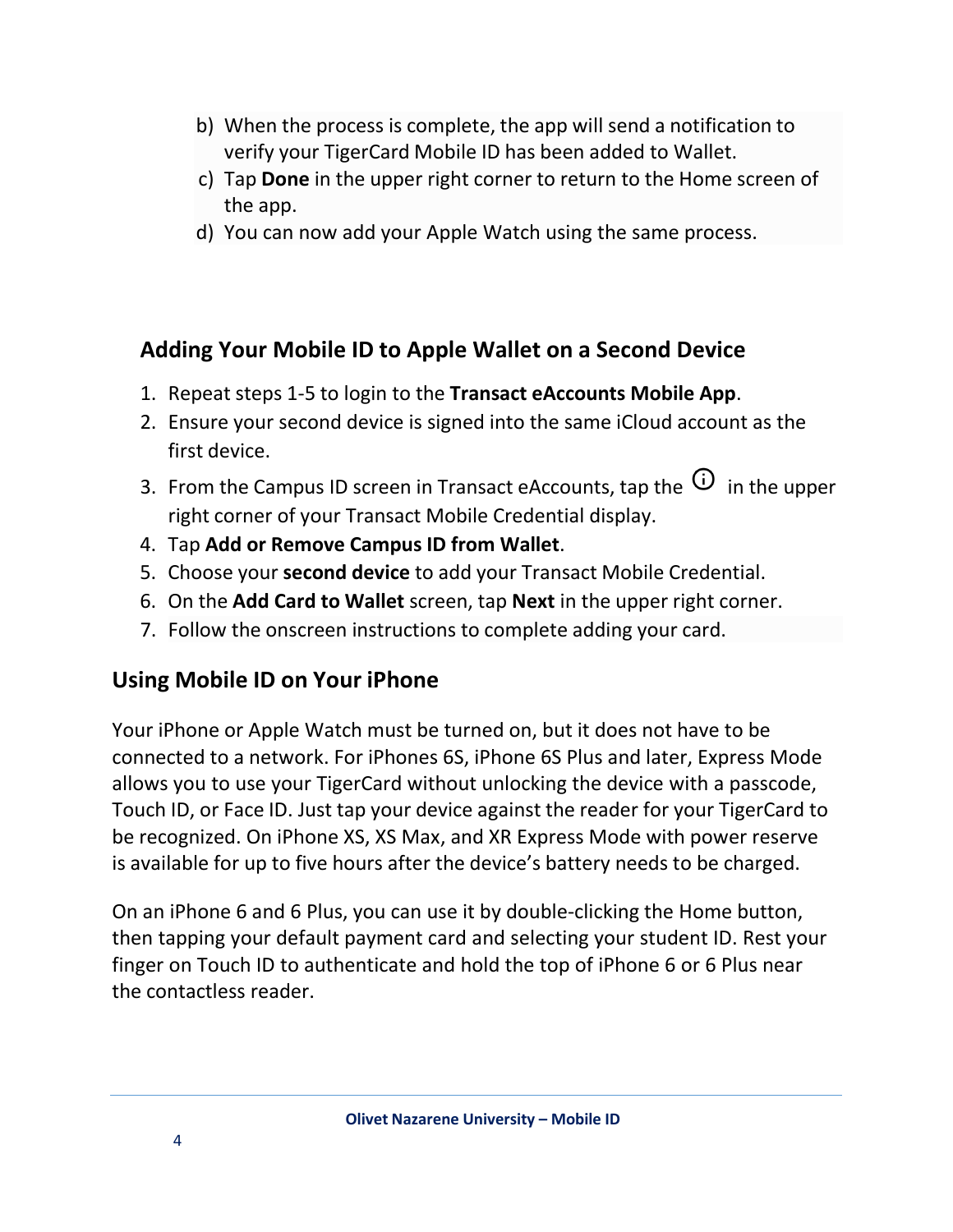- To display your TigerCard Mobile ID, open Apple Wallet and select your TigerCard from your saved cards.
- To add funds to your accounts in the eAccounts app, first save a payment method at the eAccounts website at olivet.edu/eaccounts.
	- o Make a deposit via your desktop or mobile browser.
	- o After completing the deposit, there will be an option to save your credit card information.
	- o Once you have added the card information on the eAccounts website, that card will be available in the eAccounts app for future deposits. If you have already used eAccounts to access your Mobile ID, you will need to sign out and back in to update the saved payment information.

Contact information for the IT Help Desk is also available from the TigerCard menu in the Apple Wallet.

## <span id="page-4-1"></span><span id="page-4-0"></span>**Set-up for Android Users**

## **Setting Up Mobile ID on Android**

- 1. Enable **NFC** on your phone in your **Settings** menu. NFC settings can be found in different areas of the **Settings** menu, depending on your device. A common location is **Connected Devices>Connection Settings**. (If not found there, use the **Search** option on the top right to double check.)
- 2. Toggle the **NFC** setting to On.
- 3. Open **Google Pay** and make sure it is enabled as the default payment application. If the app prompts you to add a credit card, you can bypass that screen and return to the **Google Pay** home screen.
- 4. Download the **Transact eAccounts Mobile app** from the **Google Play Store** to your phone.
- 5. Open **Transact eAccounts**, click through the startup screens and tap **Get Started**.
- 6. Search for **Olivet Nazarene University** and click through to the **TigerCard login screen**.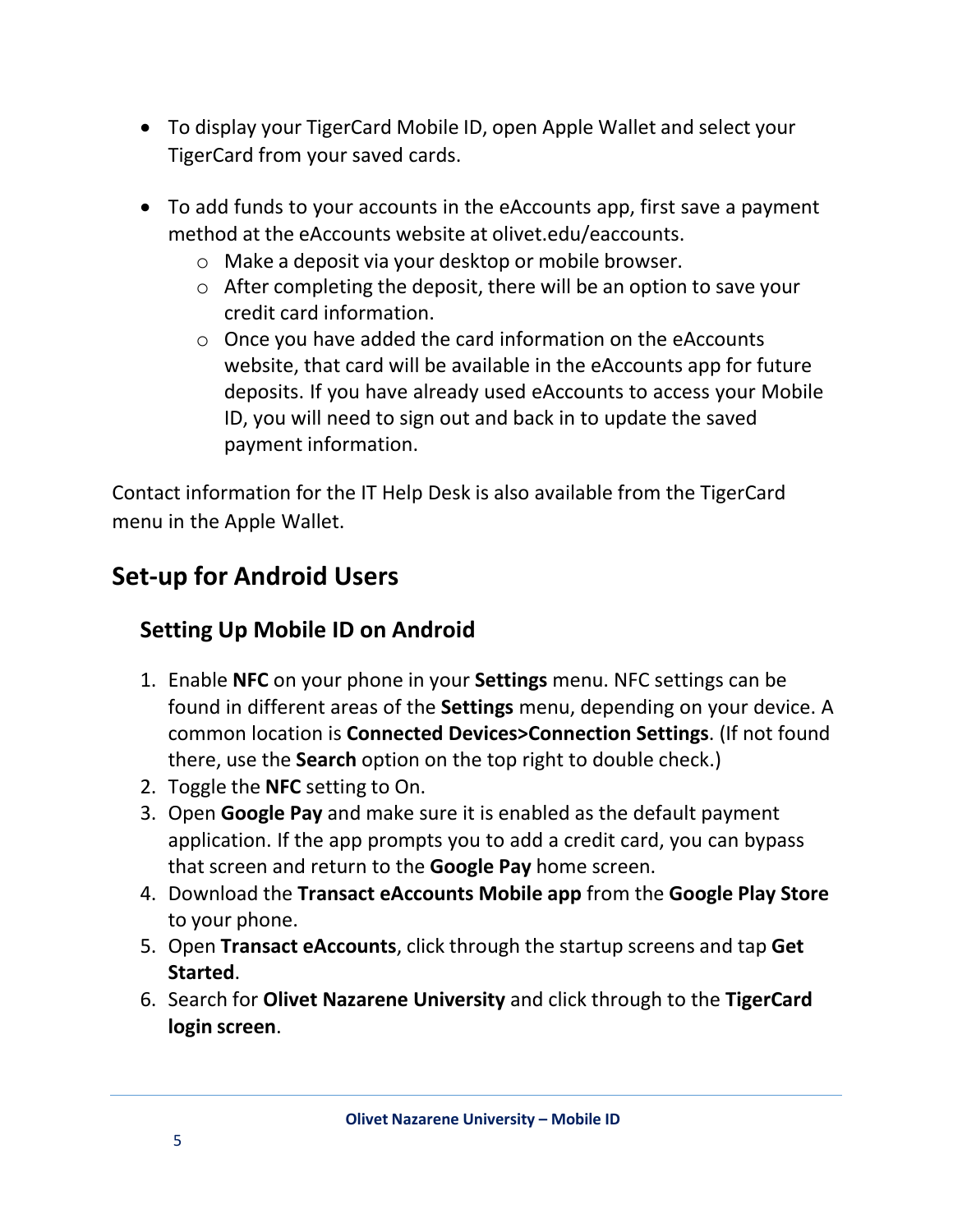- 7. Enter your **ONUnet credentials** to authenticate your device. If you have not set up your credentials, please see 'Photo Submission/Preparation' above.
- 8. Once you have successfully authenticated in eAccounts, click the **Add to Google Pay** button to add your TigerCard to Google Pay.
	- a) Continue through the prompts (Next, **Accept** the Olivet Terms & Conditions).
	- b) Next, **Accept** the Google Pay Terms of Service.
	- c) The next screen will confirm that the ID has been added to Google Pay.

#### <span id="page-5-0"></span>**Using Mobile ID on Android**

- You do not need to unlock your phone, but the screen must be awake to use your TigerCard. Tap the power button to wake the screen and tap your phone against the reader. Note, the antenna location may vary by device, although it is often in the middle of the phone. As a result, you may have to adjust the orientation of your phone against the reader to have your mobile credential recognized.
- To display your TigerCard, open the **Transact eAccounts app** and select the **View in Google Pay** icon.
- To add funds to your accounts in the eAccounts app, first save a payment method at the eAccounts website: olivet.edu/eaccounts.
	- o Make a deposit via your desktop or mobile browser.
	- o After completing the deposit, there will be an option to save your credit card information.
	- o Once you have added the card information on the eAccounts website, that card will be available in the eAccounts app for future deposits. If you have already used eAccounts to access your Mobile ID, you will need to sign out and back in to update the saved payment information.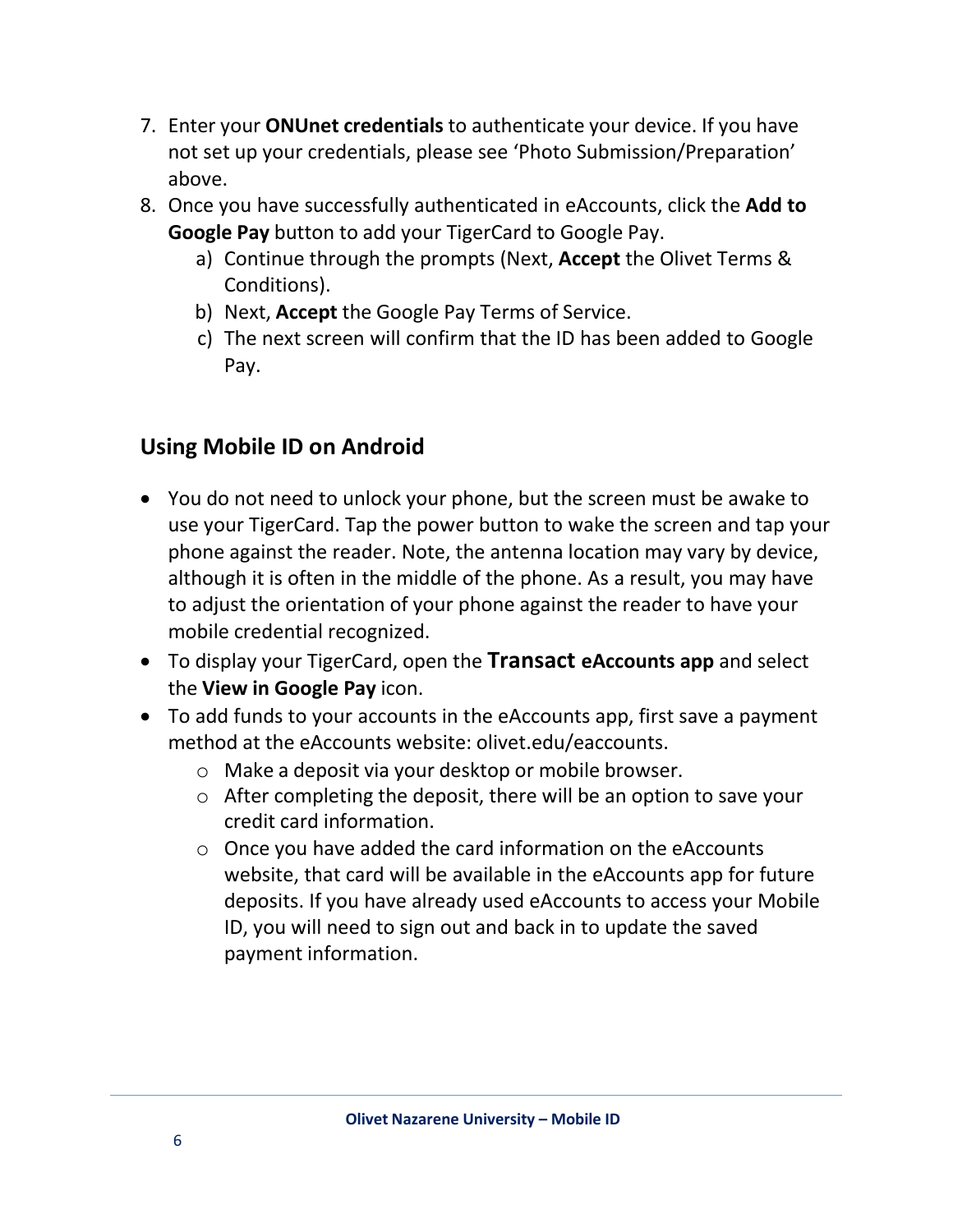Contact information for the IT Help Desk is also available from the TigerCard menu in Google Pay.

## <span id="page-6-0"></span>**Using Your Mobile ID On and Around Campus**

#### **Where can I use my TigerCard Mobile ID?**

- Door Access (Residential and other spaces)
- Vending Machines
- Campus Events
- Dining Hall
- Bookstore
- Classroom attendance
- Printers / Copiers

#### <span id="page-6-1"></span>**Frequently Asked Questions**

## **I am not having success adding my TigerCard to my device. Who can help me?**

Contact the IT Help Desk at: it.olivet.edu.

## **How do I change or recover my school login password?**

Instructions can be found at https://it.olivet.edu/self-help/passwords.

## **How do I activate and install the multi-factor authentication?**

Instructions can be found at https://it.olivet.edu/self-help/multi-factorauthentication-mfa.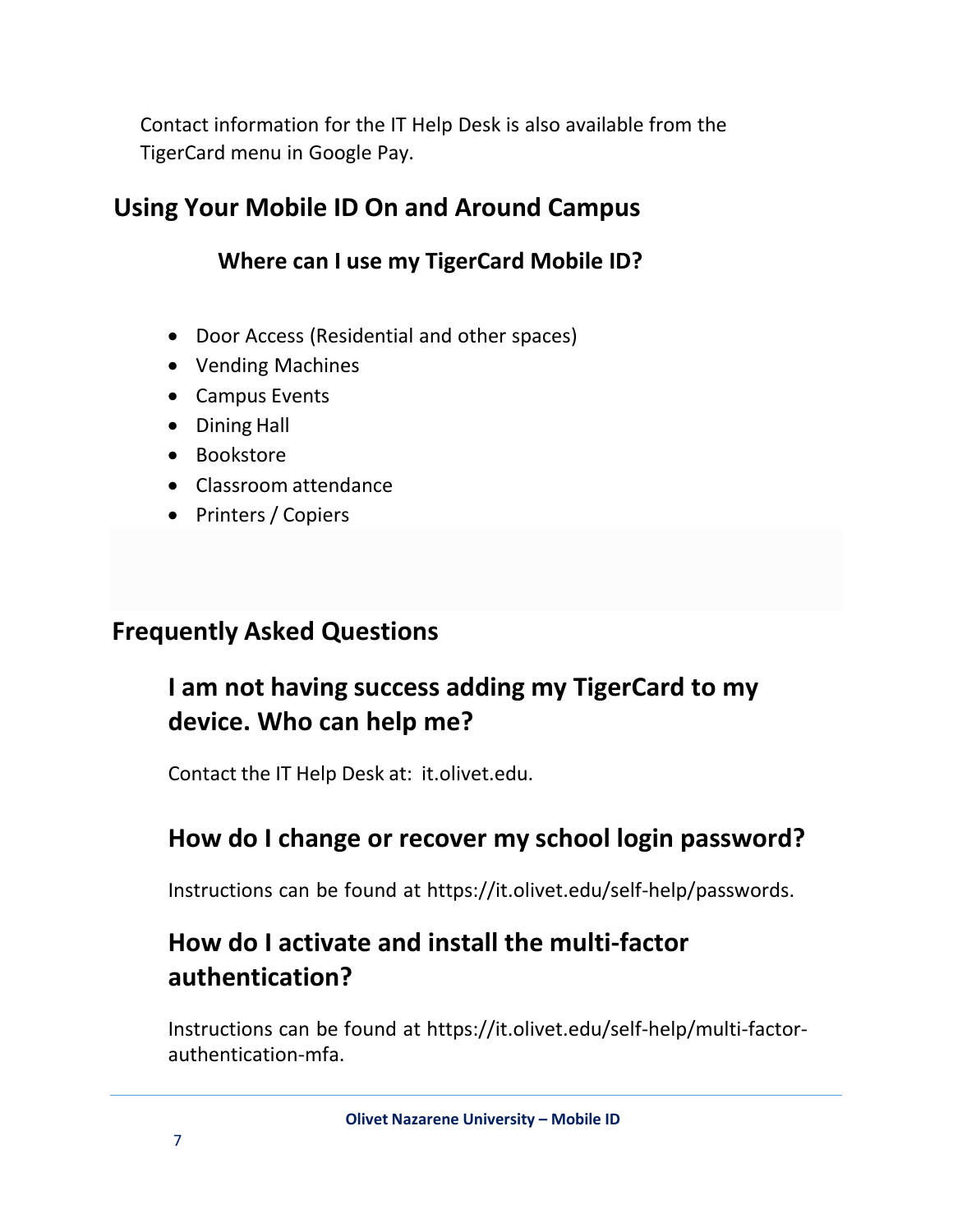#### **Do I still need a physical TigerCard?**

If you have an existing TigerCard, we recommend you retain it in a secure location as a back-up should you lose a device.

#### **Can Istill use my physical TigerCard once I have created my Mobile ID?**

Yes, your physical TigerCard will continue to function after you have added your TigerCard Mobile ID to your device. Remember, the Mobile ID is a privilege and benefit of being part of the Olivet community. Anyone found to be misusing their physical card or Mobile ID will be subject to the applicable Code of Conduct or HR policies regarding fraud and/or misconduct.

## <span id="page-7-0"></span>**Accessing Your Account**

#### **Why can't I double-tap the side button with my phone locked to see my balances in Apple Pay?**

When using Express Mode (iPhone 6s or later), your TigerCard will not be displayed with other cards in Apple Wallet for security reasons.

#### **Can I use Mobile ID if my phone's battery is dead?**

If you have any of the iPhone XS, XS Max or XR models, yes. Express Mode with power reserve is available for up to five hours when your phone needs to be charged. (For more details, see https://support.apple.com/enus/HT208965.) Android phones and other iPhone models (iPhone 8 and earlier) do not offer this feature.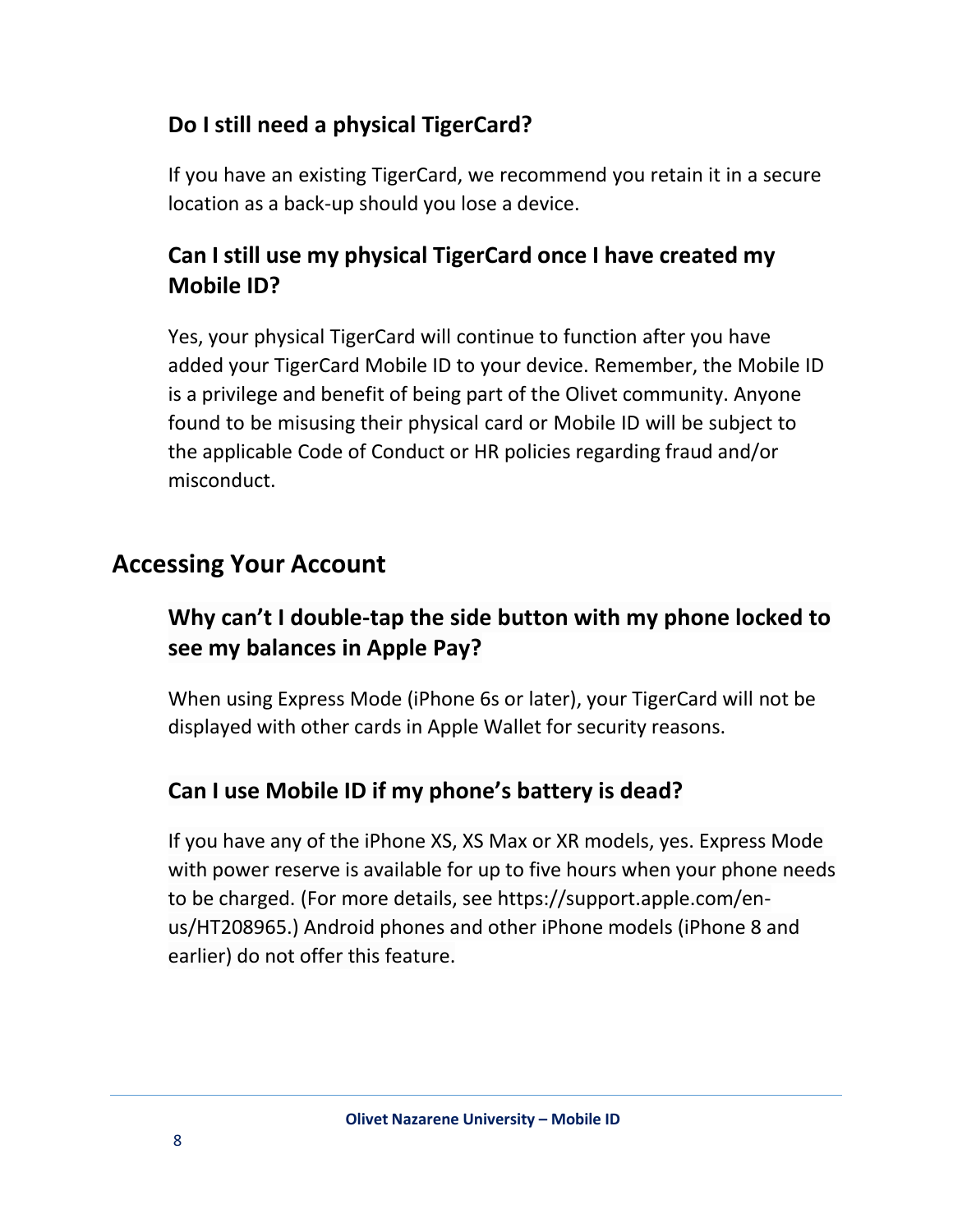## <span id="page-8-0"></span>**Setting Up Your Device**

#### **How do I check my iPhone device version?**

- 1. On your device, go to Settings>General>Software Updates.
- 2. If your device is running iOS 12.2 or later, you're ready to use the Mobile ID.
- 3. If not, tap Download>Install. You may need to enter your passcode to start the update.
- 4. Once the download is complete, follow the instructions on your phone to finish upgrading to the latest version of iOS.

#### **How do I check my Apple Watch device and/or software version?**

1. The Series # for your Apple Watch can be found on the back of the Watch.

a. Note: The Series 0 Watch is not eligible for this program.

2. Instructions for verifying and/or updating your Apple Watch software version can be found at [https://support.apple.com/en-us/HT204641.](https://support.apple.com/en-us/HT204641)

#### **What if I have questions about my Apple ID or iCloud?**

Information can be found at<https://support.apple.com/apple-id> or [https://support.apple.com/icloud.](https://support.apple.com/icloud)

## **How do I verify and/or update my Android phone device version and software?**

1. From your device tap: Settings>About Phone>Software Information

a. To update, from your device tap: Settings >General >Software Update >Download >Install >Passcode may be required. Your device will display the estimated download time.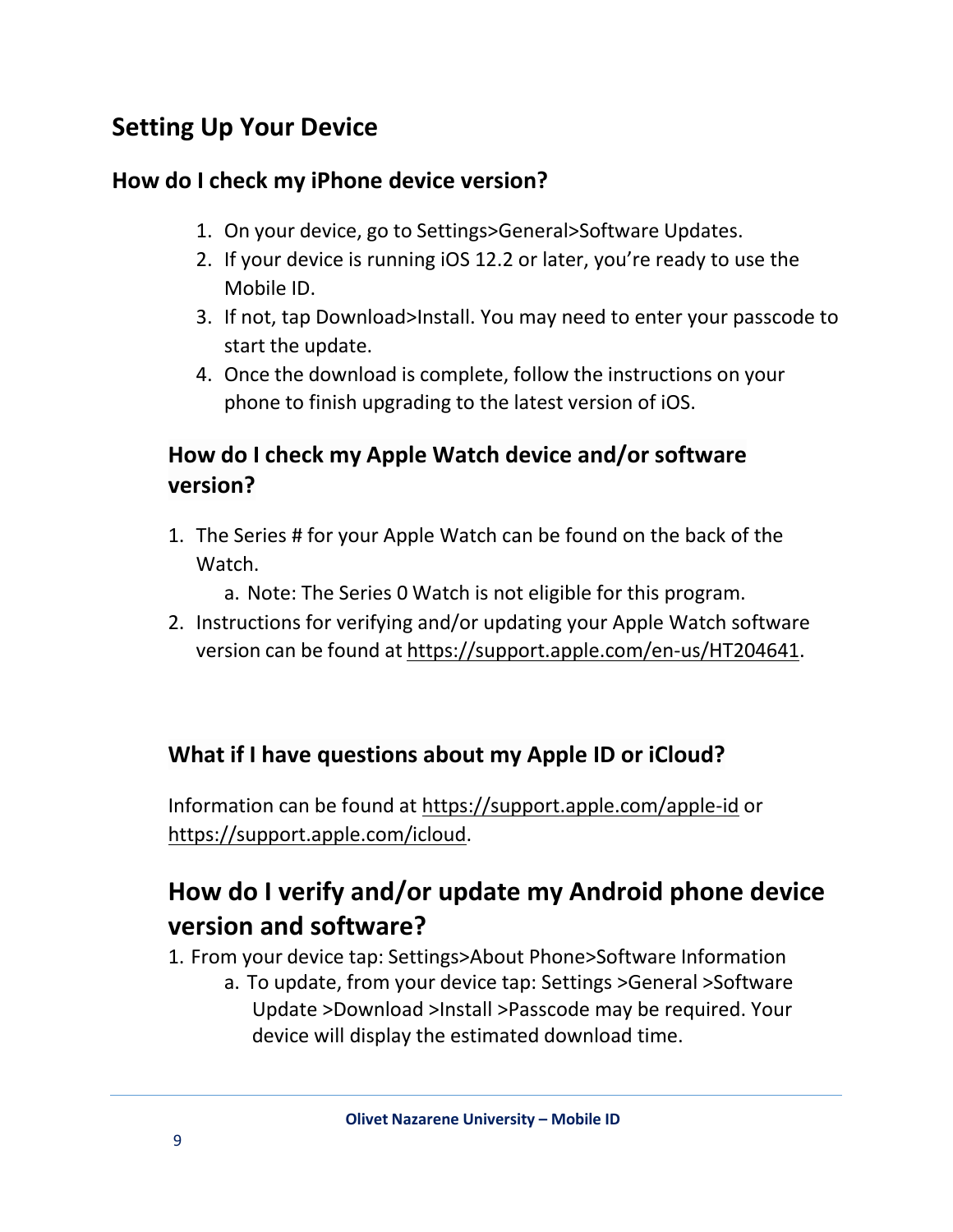#### **I already have the Transact eAccounts mobile app installed. Do I need to update?**

Yes, you will need to install the updated version of the Transact eAccounts mobile app.

#### **How do I update the Transact eAccounts mobile app?**

On your device, visit the App Store or Google Play Store and search Transact eAccounts. The store will prompt you to install any required updates.

#### **How many devices can I add?**

You can add either one iPhone and one Apple Watch, or one Android phone on your account at a time. See the 'Securing My Account' section below if you have lost a device and need to deactivate your credential.

#### **How do I add my TigerCard ID to my new iPhone or Apple Watch?**

First remove the pass from your old device from Apple Wallet. Once removed, go to the e-accounts app on your new iPhone and follow the steps to add to Apple Wallet.

#### <span id="page-9-0"></span>**Managing Your Account**

#### **Do I need to reactivate my devices each term?**

No. As long as your enrollment status meets our eligibility requirements, devices you have enrolled will remain current. For security purposes, we may deactivate devices that have not been used for an extended period. You can re-enroll those devices whenever you wish.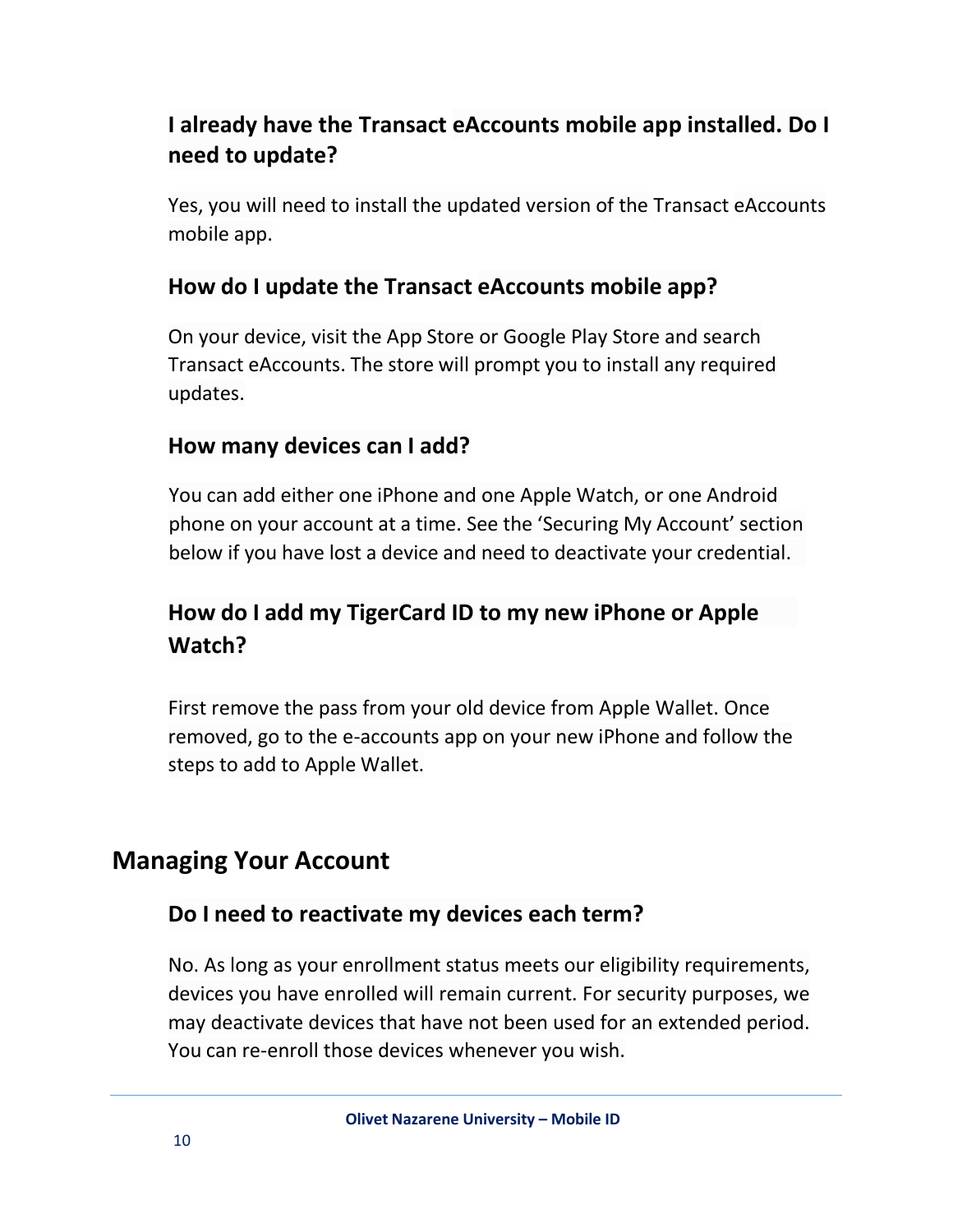#### **What if I am away from campus for the semester and I don't want my TigerCard on my device? Can I delete and re-add it later?**

Yes, you can remove your credential from Apple Wallet and re-add it when you return.\*

To remove your TigerCard, navigate to the Wallet app, tap **(…)** in the lower right corner of your card and select **Remove Card**.

To remove your Apple Watch credential, navigate to the Watch app on your Phone, scroll to the bottom and select **Wallet & Apple Pay**. Tap on **your TigerCard,** scroll to the bottom and select **Remove Card**.

\*To add credentials back onto your device, you must meet eligibility requirements and not have exceeded the device limit for your TigerCard.

#### **Can I delete my TigerCard Mobile ID from Apple Wallet or Google Pay through the eAccounts mobile app?**

Yes, but we recommend the Remove Card Option directly from Apple Wallet or Google Pay.

From iPhone:

- 1. Navigate to the **Wallet app**.
- 2. Tap **(…)** in the lower right corner of your card.
- 3. Scroll to the bottom and select **Remove Card***.*
- 4. Eligible cardholders who have not exceeded their device limit can add their Mobile ID back at any time.

From Apple Watch:

- 1. Navigate to the **Watch app** on your iPhone.
- 2. Scroll down and select **Wallet & Apply Pay***.*
- 3. Tap on **Transact Mobile Credential***.*
- 4. Scroll to the bottom and select **Remove Card***.*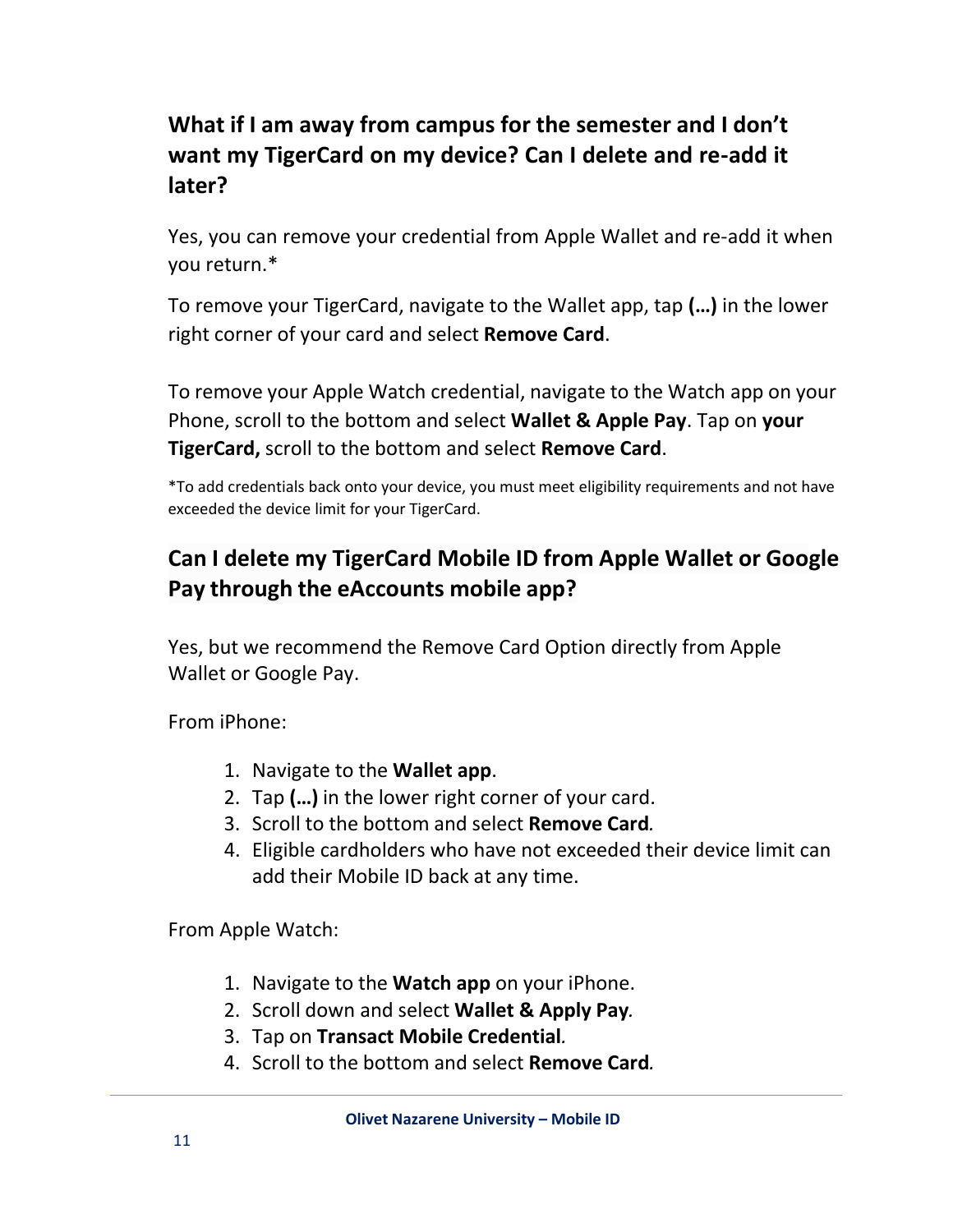5. Eligible cardholders who have not exceeded their device limit can add their Mobile ID back at any time.

From Google Pay:

- 1. Open **Google Pay**.
- 2. Select your Campus ID from the available cards.
- 3. Touch the **three dots** in the upper right corner of the screen.
- 4. Select **Remove ID**.
- 5. Confirm **Remove ID** selection.

From Transact eAccounts:

- 1. Open the **Transact eAccounts Mobile App** on your phone.
- 2. Tap **Continue to Sign In** and **login** with your school credentials.
- 3. Approve the multi-factor authentication request.
- 4. Click on your photo in the upper left corner.
- 5. Under **Campus ID**, click the **icon** in the upper right corner of your School ID Card display.
- 6. Tap **Add or Remove Campus ID from Wallet** at the bottom of the back of your School ID Card display.
- 7. Select device(s) to remove from your card.
- 8. Tap **Remove** in the pop-up box.
- 9. Tap on the **Remove Card notification** at the top of the screen or go to Google Pay and tap **Remove Card** displayed under the School ID Card.
- 10.Tap **Remove** in the pop-up box and the card will be removed from your Google Pay.

#### **How do I update information on my TigerCard?**

Name information on the TigerCard comes to us from the university's core business systems and needs to be updated there. Students should contact the Registrar's Office. Faculty and staff should contact HR to request updates. Once changes are completed, the updates will sync to the TigerCard on your phone within 48 hours.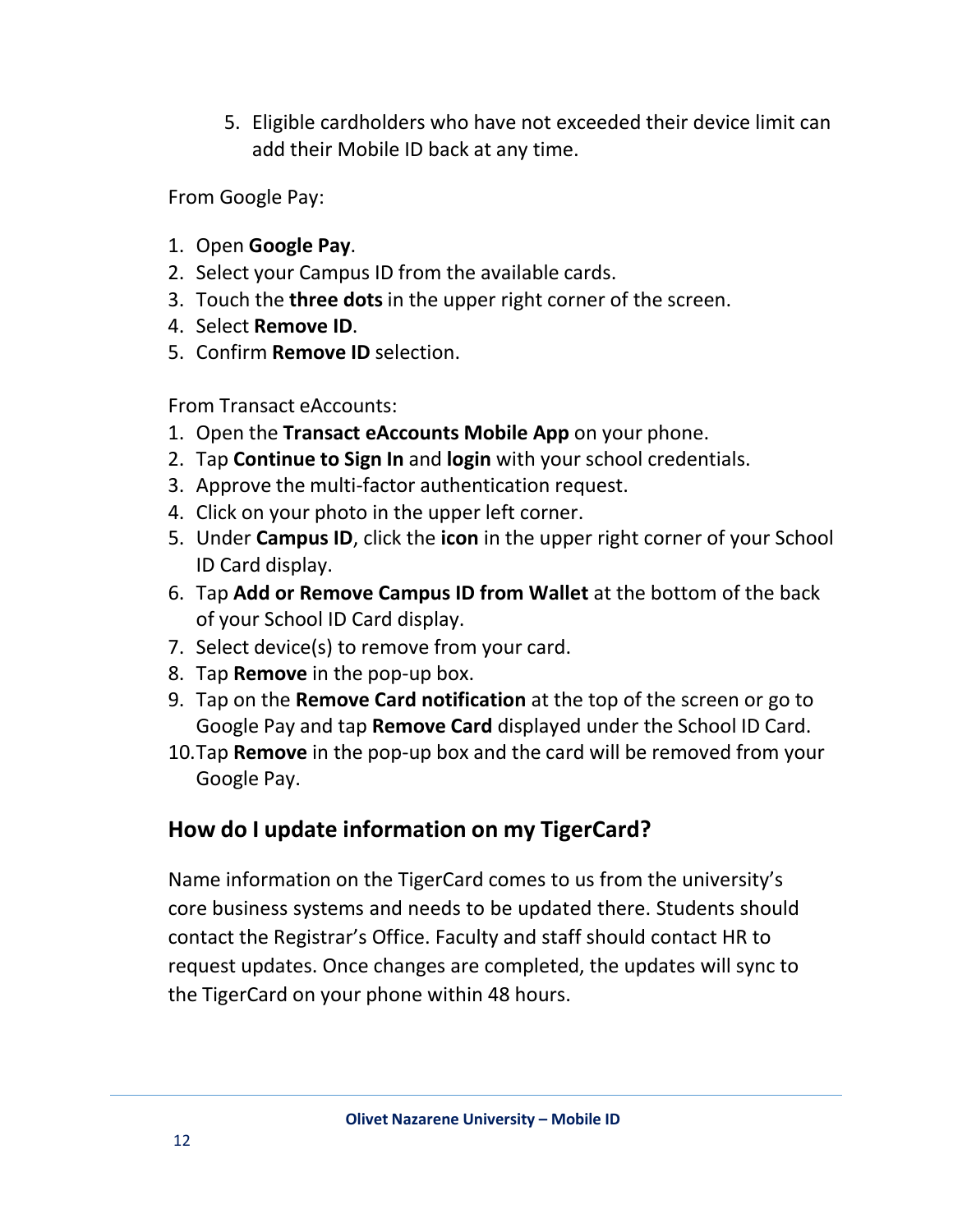#### **Why are my account balance(s) not displaying?**

- Account balances are currently only displayed on Apple devices.
- If your account balances are \$0, they will not display until funds are added.
- If you have available funds that are not displaying, please contact the IT Help Desk at it.olivet.edu or email [it@olivet.edu.](mailto:it.olivet.eduoremailit@olivet.edu)

#### **My balance is different on my device than in eAccounts?**

Confirm your device is not in Airplane Mode or experiencing any other service interruption. Updates cannot be made when there is no connecting service to sync data between eAccounts and your device. The eAccounts app will display the most current information.

#### **Why do I have a negative balance on my TigerCard Account?**

A negative balance can occur if you make a transaction when a retail device is offline. When the device comes back online and the transaction is posted, you will see a negative balance if there are not enough funds in your account to cover the transaction.

#### **I used my credit card at a participating retail location when I meant to use my TigerCard. What can I do to correct my payment source?**

Return to the location of the sale and request the store issue a credit card refund, then process the transaction against your TigerCard.

#### **I am graduating or leaving the University. What happens to my Mobile ID?**

As with your physical TigerCard, your Mobile ID will become inactive when you no longer meet eligibility requirements. If you transfer to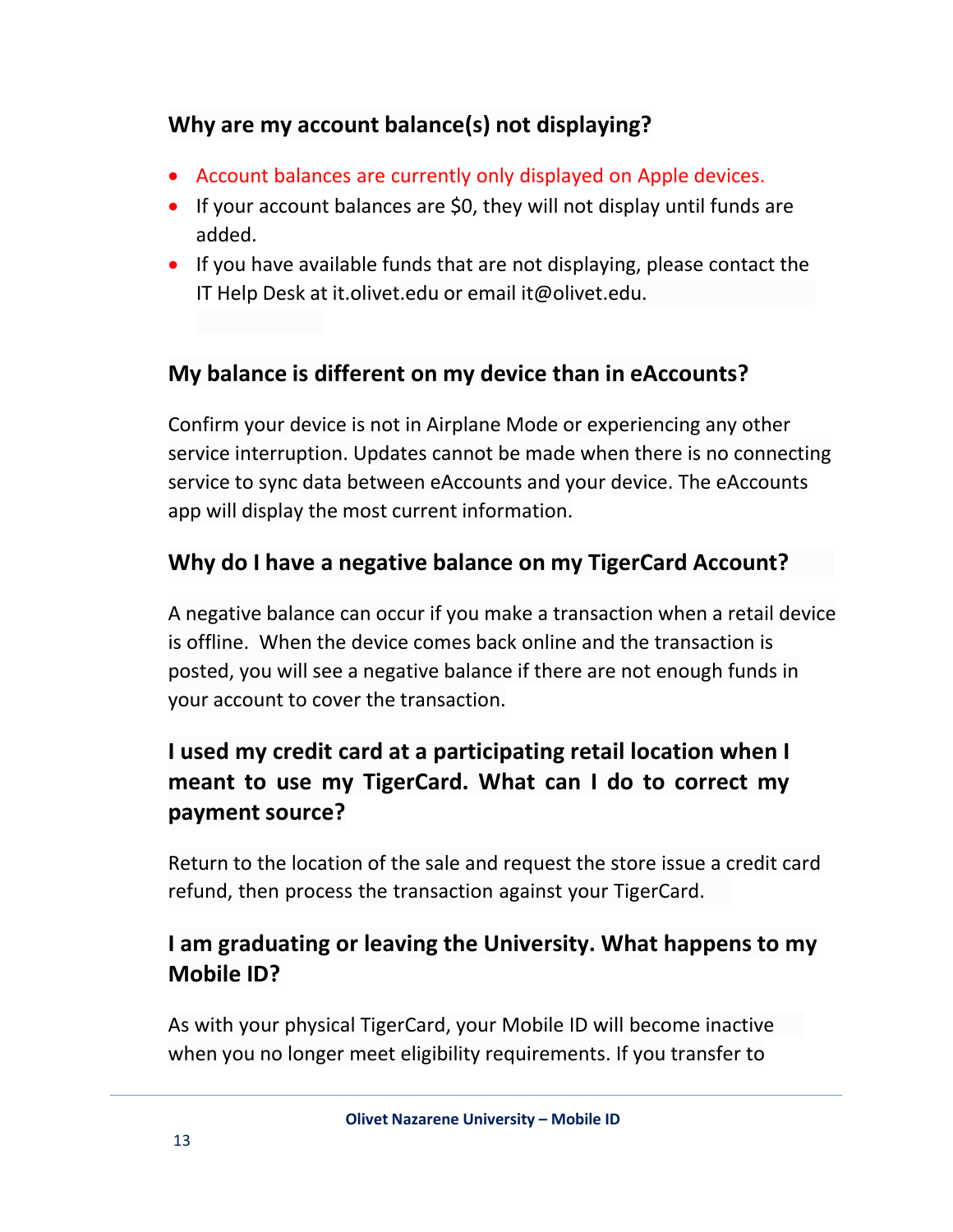another participating program or department at Olivet, your credential will stay active and update accordingly.

#### <span id="page-13-0"></span>**Securing Your Account**

#### **What should I do if I lose my card or device, or if I believe there has been fraudulent use of my credential?**

- During regular business hours, contact the IT Help Desk at 815-939-5302 to notify us to deactivate the TigerCard Mobile ID. Be sure to specify whether the physical card, watch, and/or phone version of the card should be deactivated. Any device not specified to be suspended will remain active.
- TigerCard, contact the IT Help Desk (Email: it@olivet.edu) and report the • If applicable, identify the fraudulent activity: For purchases using your suspected fraud.
- In the eAccounts app:
	- o Click the settings gear in the upper right corner.
	- o Select the Card Management option.
	- o Choose the credential you want to deactivate and toggle it off.
	- o You will receive a confirmation email. Only the selected card will be deactivated. All other credentials will remain active.
- In the Transact eAccounts web version:
	- o Select Card Services
	- o Select Deactivate Card
	- o Select the credential to deactivate and click on "Deactivate Card"
	- o You will receive a confirmation email. Only the selected card will be deactivated. All other credentials will remain active.
- Additional instructions for Lost/Found Apple devices and Find My iPhone are located at <https://support.apple.com/en-us/HT201472>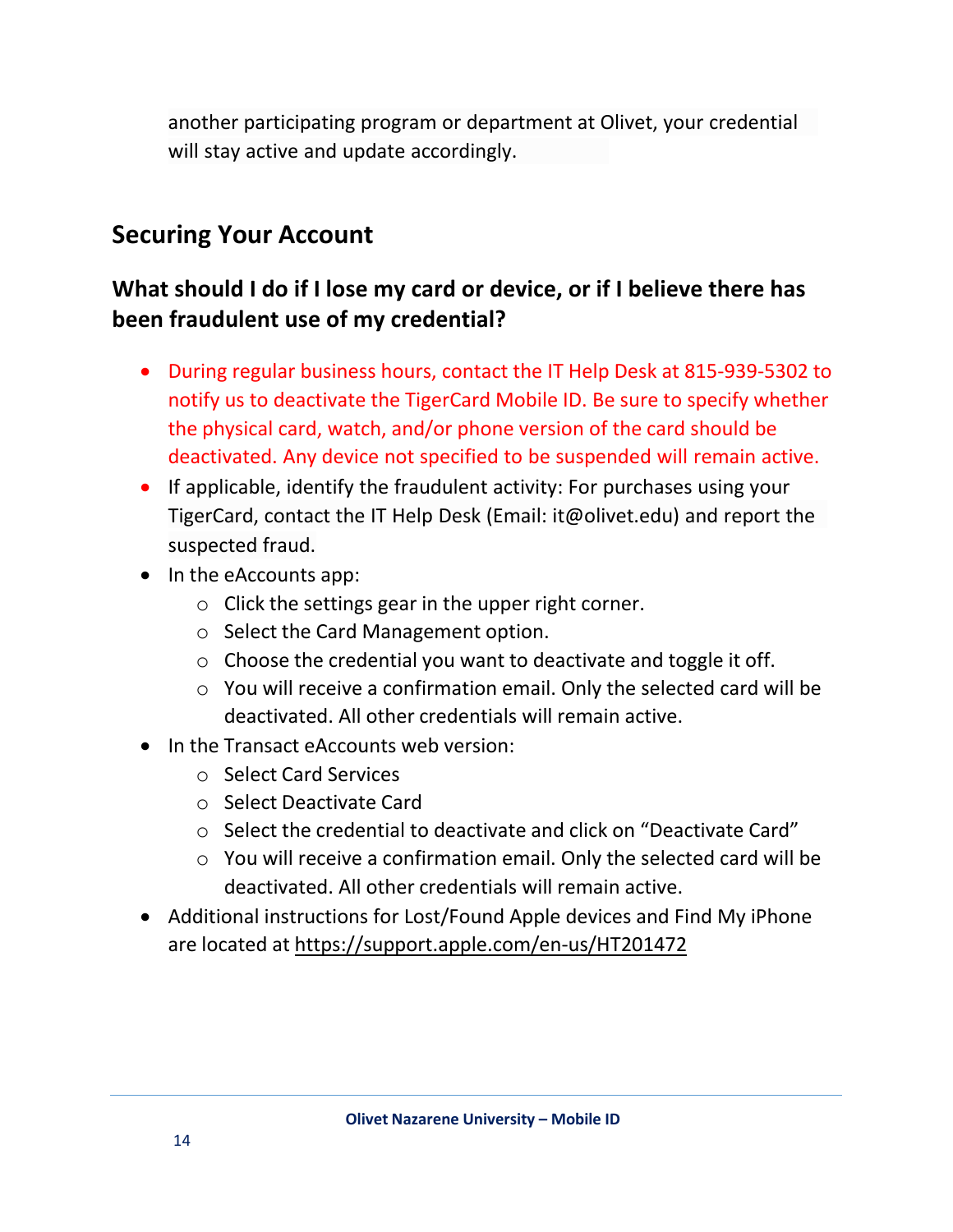#### **How do I reactivate my credential if I find my lost device?**

To reactivate a found device that was suspended, perform the following steps:

In the eAccounts App:

- o Click the settings gear in the upper right corner.
- o Select the Card Management option.
- o Choose the credential you want to reactivate and toggle it on.
- o You will receive a confirmation email. Only the selected card will be reactivated.

In the Transact eAccounts Web Version:

- o Select Card Services
- o Select Activate Card
- o Select the credential to reactivate
- o You will receive a confirmation email. Only the selected card will be reactivated.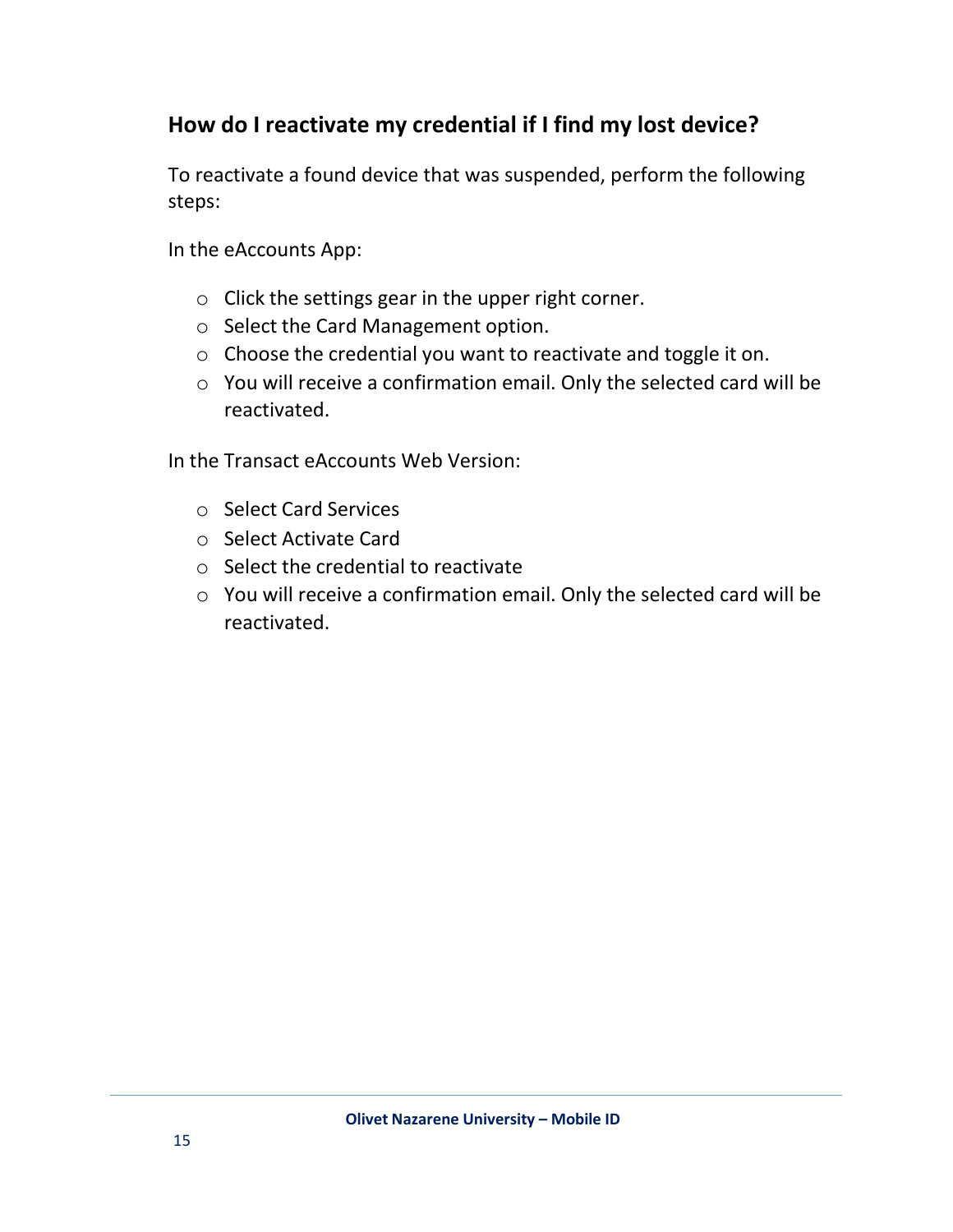#### <span id="page-15-0"></span>**APPENDIX**

#### **Transact eAccounts Mobile App Features**

- 1. Stored Value Account Deposits
	- a. Saved Payment: eAccounts mobile app deposit requires a **Saved Payment** option be created in advance.
		- i. From the eAccounts home page, **Login** using your Student login account credentials and multi-function authentication code.
		- ii. Click the **+Add Money** link under the stored value account display toward the upper left of the screen.
		- iii. After completing a deposit transaction, the **Saved Payment** option will be available on the **Receipt for Account Deposit** page.
			- 1. Check **Save this payment method for future use** and type in an alias name for this payment card option.
			- 2. You may also check **Set as default** for future deposit transactions.
		- iv. Click the **Save** button.
		- v. Under **Profile** along the top bar is **Saved Payment Methods** where you can review and delete your saved payment(s).
		- vi. You will now be able to access the eAccounts Mobile App deposit option.
	- b. eAccounts Mobile App Deposit
		- i. Open the **eAccounts Mobile App** on your phone.
		- ii. Tap **Continue to Sign In** and login with your student login account credentials.
		- iii. Approve the multi-factor authentication request. (See FAQ for more information.)
		- iv. You can now view your account balances and meal plans.
		- v. Tap the **Accounts** section for stored value account options.
		- vi. Tap **Add Money** in the top right corner.
		- vii. Enter the deposit amount, tap **Next**, and then choose your payment method.
		- viii. Review the deposit and tap **Submit Deposit** at the bottom.
		- ix. You will see verification that the deposit was successful and the account balance will update.
		- x. Funds are immediately available.
- 2. Meal Plans